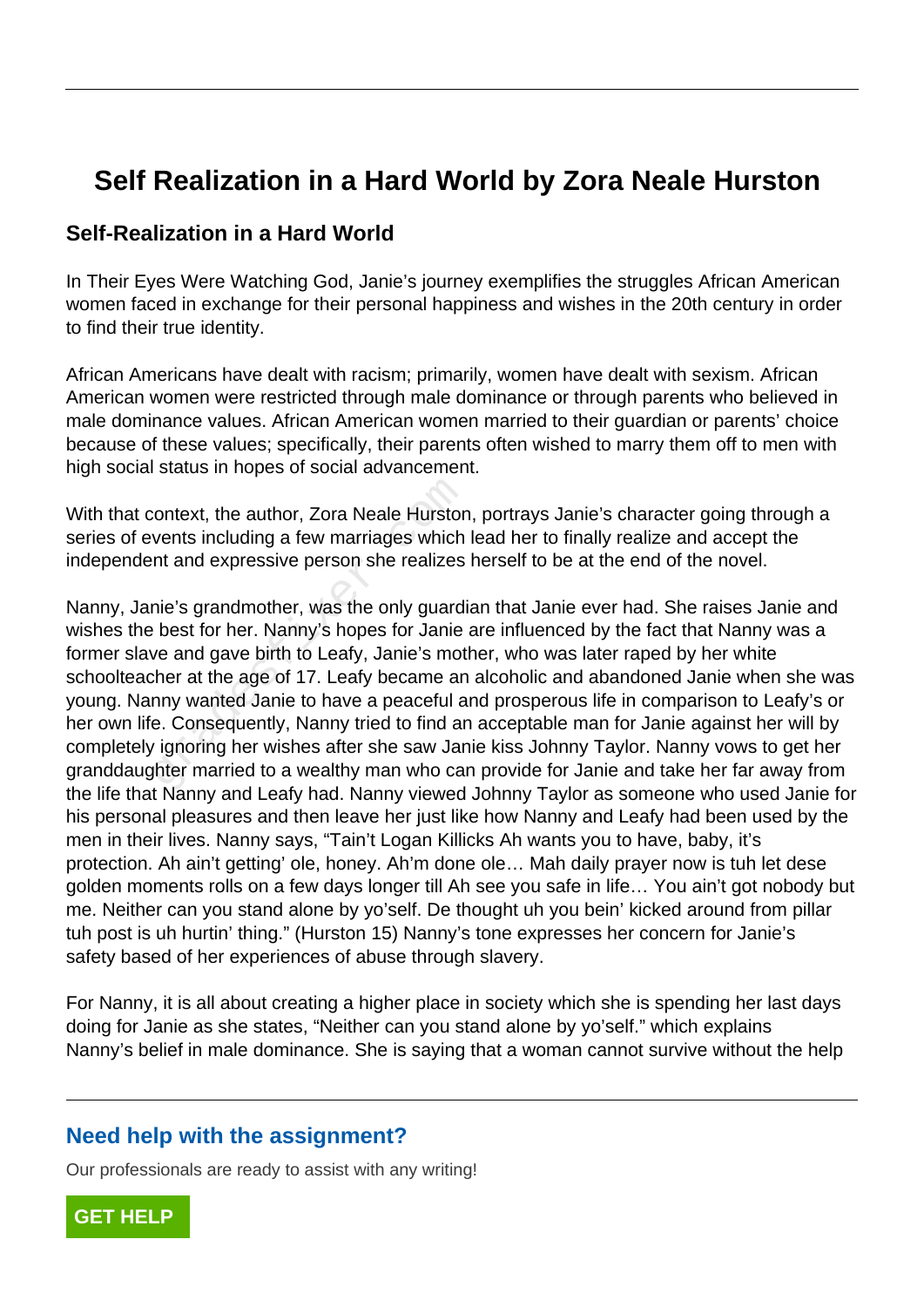of a man and assigning traditional gender roles of men as breadwinners and women as caretakers. This view binds Janie in a marriage that traps her will to be independent and capable. She wants Janie to have the freedom that she never had which was a middle class life with financial stability. Due to Nanny's wish, Janie forcefully entered a marriage with a respected farmer named Logan Killicks and expressed her unhappiness to Nanny: "Well, if he do all dat whut you come in heah wid uh face long as mah arm for?" Nanny said. "Cause you told me Ah wuz gointer love him, and, and Ah don't. Maybe if somebody was to tell me how, Ah would do it." Janie repliedNanny responded, "You come head wid yo' mouf full uh foolishness on uh busy day. Heah you got uh prop tuh lean on all yo' bawn days, and big protection, and everybody got tuh tip dey hat tuh you and call you Mis' Killicks, and you come worryin' me 'bout love." (Hurston 23) Janie is forced into a loveless marriage and is drawn into marriage at Nanny's request with false reassurance that marriage will lead to love just so that she is financially stable with Logan Killicks. For Nanny, this marriage was a respectable act; however, it tarnished Janie's view of happiness and her search for her individuality.

Janie's first husband, Logan Killicks, treated her like his possession. The way he treated his mule was how he treated Janie. He continuously put her to work and never allowed her to have a say in anything. From her marriage with Logan Killicks, she begins to realize that what Nanny promised was incorrect. Their marriage never led to love. In the novel, the narrator states, "She knew now that marriage did not make love. Janie's first dream was dead, so she became a woman" (Hurston 25). Janie became lifeless as becoming the wife of a farmer simply transformed her into an obedient animal who does his farm work: "Looka heah, LilBit, help me out some. Cut up dese seed taters fuh me. Ah got tuh step off a piece… Ah aims tuh run two plows, and dis man Ah', talkin' 'bout is got uh mule all gentled upso even uh woman kin handle 'im." (Hurston 27) Nanny did not have running a mule in mind for Janie when she married her off to Logan. Janie never volunteered to help Logan out with his farm, but, he didn't ask and signed her up to work for him because she became his property after marriage. As per Nanny's wishes, Janie gained protection from the cruel, racist, and sexist world, but dragged herself into a world where she did not want to belong. it riusbarid, Logari Nillicks, treated rief if<br>how he treated Janie. He continuously<br>hything. From her marriage with Logan<br>was incorrect. Their marriage never led<br>that marriage did not make love. Janie<br>durston 25). Janie b

Due to this and after Nanny's death, she had to take her future in her own hands because this was a life that she never had choose to live and would not continue to bear. Her marriage to Logan Killicks transformed her into a responsible woman who learned that her future could only be handled by herself and no other. After marrying him, she self-realizes that there's more that she wants. She is not okay with just being an asset to his farm and being treated like a mule. Janie sees him as a barrier to her vision of true love, often reminiscing her experiences under the blossoming pear tree and imagining her life in the search for true love and identity. She had always had doubts about her marriage with Logan but silenced her voice and wishes in order to cooperate with her grandmother who was traumatized by her own experiences only to find herself struggling more with another man.

### **Need help with the assignment?**

Our professionals are ready to assist with any writing!

**[GET HELP](https://my.gradesfixer.com/order?utm_campaign=pdf_sample)**